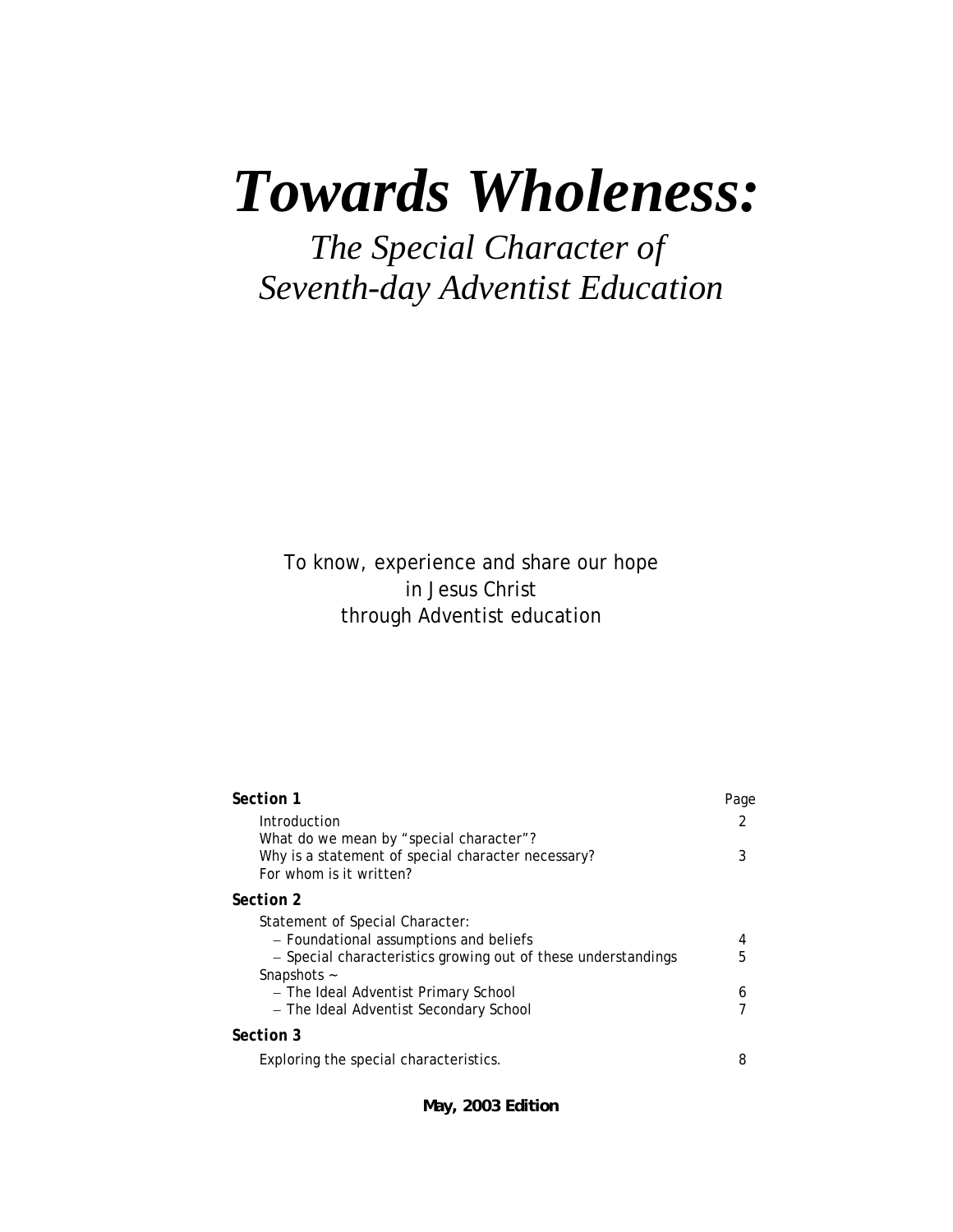# **SECTION 1**

# *Introduction*

Schools do not begin by accident. They are established for particular reasons, and the way they are organised and operated is an expression of the values and assumptions held by their sponsors and supporters. This is especially true of Seventh-day Adventist education.

Beginning a century and a half ago as a small home school in the United States of America, the Seventh-day Adventist School System is now the most extensive unified church-related educational network in the world operating in 145 countries with over 6,000 educational institutions, - primary, secondary and tertiary – with around 56,000 teachers and approximately 1.1 million students. In Australia, the K-12 Adventist School System comprises 60 schools and more than 12,000 students.

The heart and soul of this enterprise stems from a worldview regarding the origin, meaning, purpose, and destiny of human life. These beliefs and assumptions are drawn from the Bible. The writings of Ellen G White, a significant figure in the development of the Seventhday Adventist Church, are also acknowledged as an inspired commentary and guide in applying these understandings. The outcome of this effort gives Adventist education a special character that reflects the reasons, the vision, the aspirations and the values that are important to Adventist educators.

In this document, the term, "special character" is used to describe and explain SDA distinctiveness.

#### *What is meant by the term, "special character"?*

"Special character" is the product of a number of interrelated components. It reflects:

- assumptions and beliefs which justify the existence and operation of the system
- a perception of the ultimate purpose of education
- understandings about the nature of knowledge
- **beliefs about the nature of students**
- **beliefs about the role of the teacher**
- understandings concerning the curriculum
- assumptions about teaching and learning
- **Perceptions of the ideal school environment**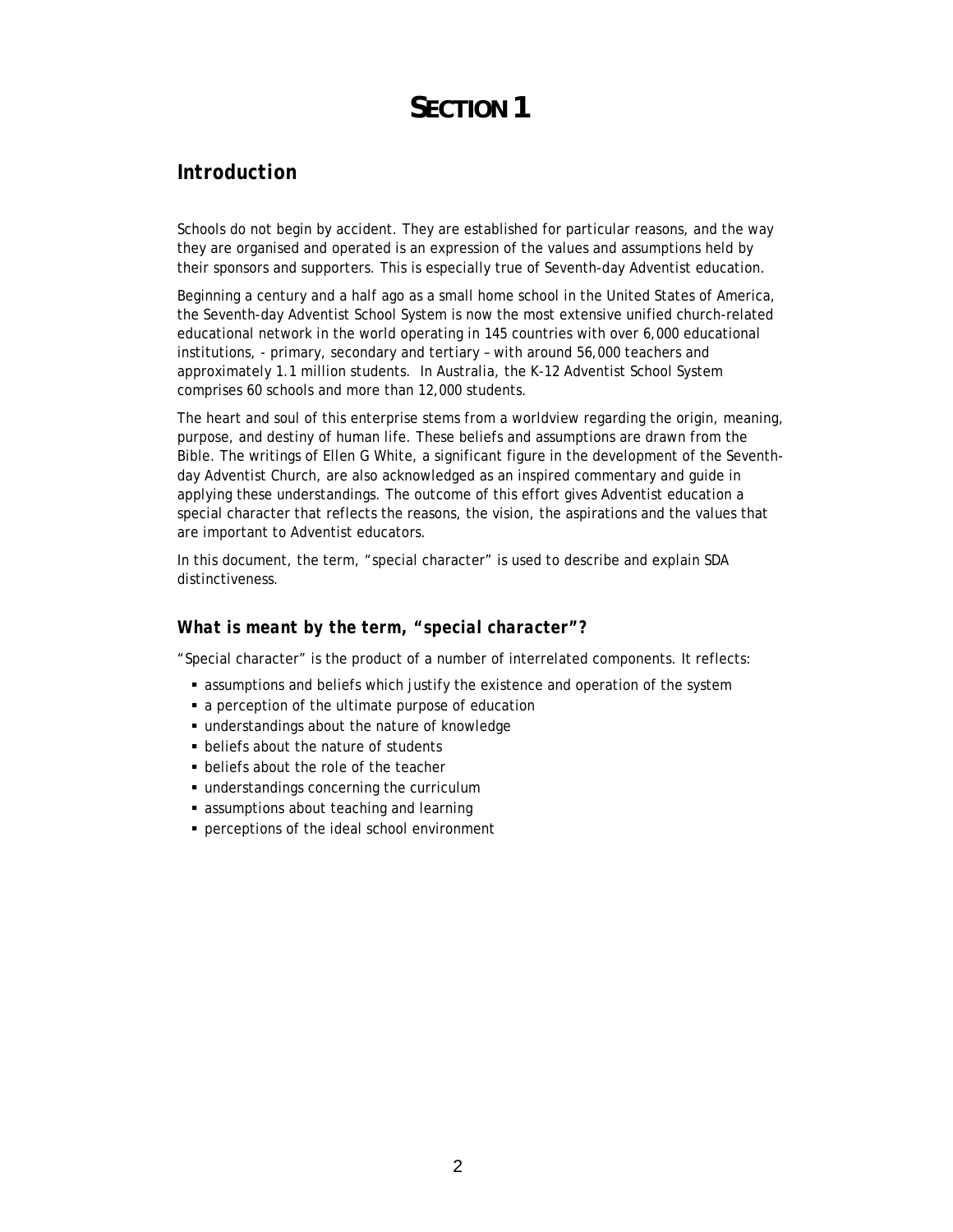#### *The Present Situation*

- The realisation that significant change has taken place in recent years in Adventist education.
- The reasons why Adventist schools exist, and what they are really trying to achieve is not always readily understood or appreciated.
- The attitudes and values of the changing makeup of clientele and new teaching staff have impacted on the collective understanding and potential operation of Adventist schools.
- Over time, some people associated with Adventist schools have begun to take them for granted, and their significance in the total ministry of the Church has been minimised or lost.

#### *The Need*

- The special role of Adventist education in the total ministry of the church needs to be clarified and reaffirmed.
- Adventist educators need to recognise their accountability for what they represent, and what can be expected from them.
- A statement is needed as a systematic, comprehensive frame of reference to identify and express the special character of Adventist education in terms that can be shared and understood by others, recognising that we ourselves need to understand before we can help others to share our understanding.
- A clear vision and master plan is vital to ensure clarity of purpose, commitment, effectiveness and authenticity of Adventist schools.
- A regular, systematic review process is necessary to evaluate the ongoing effectiveness of Adventist schools in achieving their stated goals.
- A statement of special character may also serve to focus interest, and motivate discussion, collaboration and research on fundamental aspects of Adventist education, thus contributing towards its refinement and enrichment.

## *For whom is it written?*

- School and system administrators
- Teachers
- **Parents**
- Church administrators, clergy and Church members
- **School boards and governance groups**
- Public authorities and interested members of the public
- Teacher education students and other prospective employees
- Academics and researchers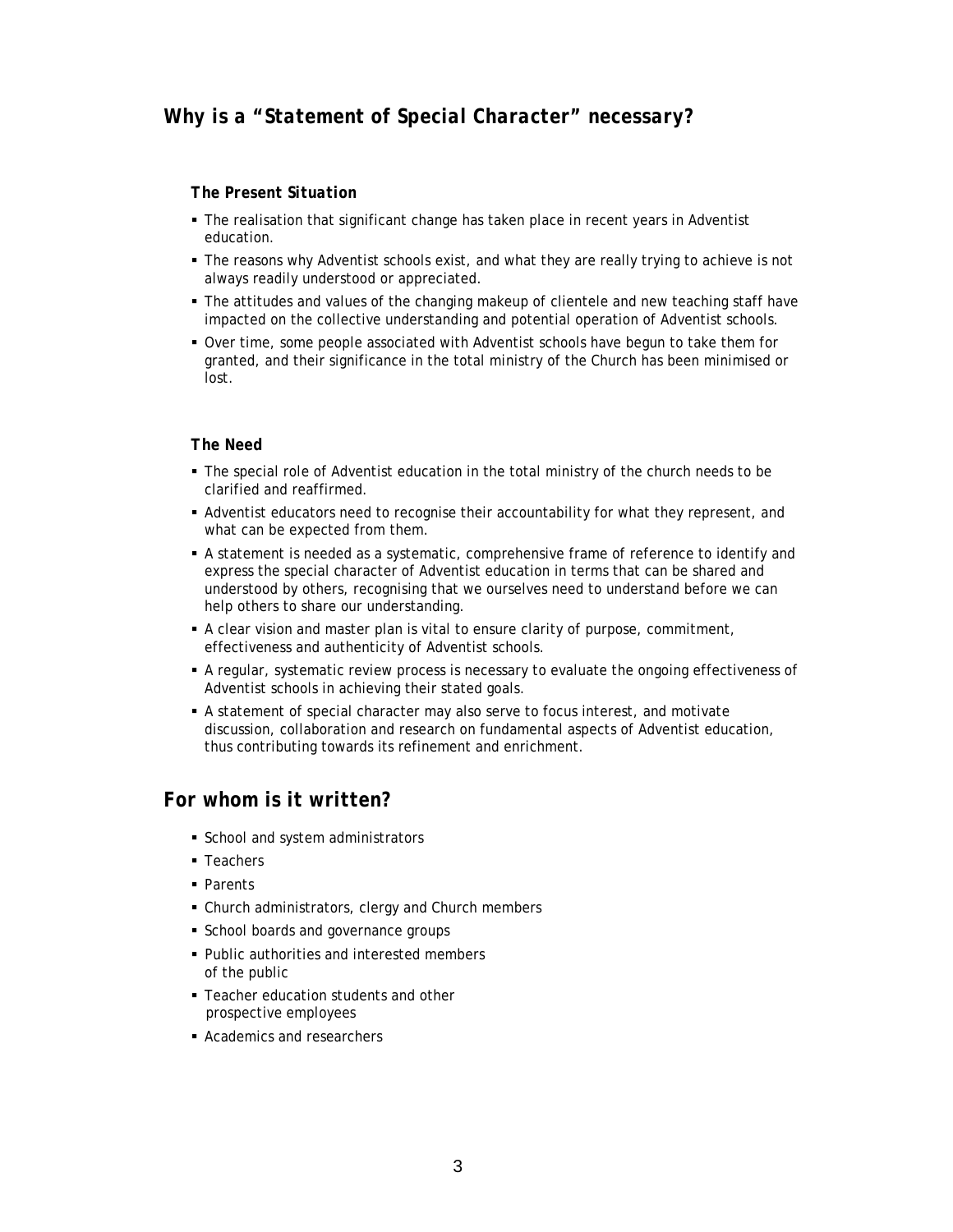# **SECTION 2**

# *The Special Character of Adventist Education*

# *Foundational Assumptions and Beliefs*

Adventist education is often described as "Christian education". This means that all that is planned and happens in the school is anchored in a biblical worldview. The following elements are significant:

- God is the Ultimate Source God is infinite and the primary source of life, wisdom, beauty and perfection. *(Gen 1:1; Acts 17:28)*
- *God's Creative Activity* God created and sustains the entire Universe. This creative action was intentional, structured and orderly, and a reflection of His personality. *(Gen 1 and 2; John 1:1-4; Col 1:15-17; Heb 1:1-3)*
- **Our Human Origin** God created perfect human beings in His own image with power to think, choose, act, and relate. *(Gen. 1: 26, 27; 2:7,15, 21-25; Ps. 8; Ps. 139:15,16)*
- *How We Know* God has revealed something of Himself to humanity through His creative work, the person of Jesus Christ and the words of the Bible. *(Ps 19; Heb 1:1-3; John 1:4; John 14:9; Ps 119:105; 2 Tim 3:16)*
- *Our Problem* By their own choice in Eden, humans rebelled against the Creator. shattering their open relationship with Him, and plunging themselves and the world into a conflict of cosmic proportions, between good and evil. As a consequence, the capacity of humanity to reflect the image of God was well nigh destroyed. *(Gen 3; Rom 3:23; Rom 8:22)*
- *God's Response* God, through Jesus Christ and the Holy Spirit, answered the problem of sin with a plan to restore human beings to God's image, and the universe to its original state of perfection, love and harmony. *(John 3:16; Rev 21: 1, 3, 4, 27; 22:3,4)*
- *Renewed Relationship* In accepting God's plan of restoration, we begin a new relationship with God through Jesus, and maintain this relationship through the study of the Bible, prayer and worship. *(2 Cor 5:17; Rom 10:17; 1 Thess 5:17; Jas 5:16; Ps 119:105)*
- *Our Hope and Destiny* God invites us to share these things with the world creatively and responsibly until He intervenes in history to bring about a restored creation. *(Rev 3:20; John 15; Matt 28: 18, 19; Rev 21:1)*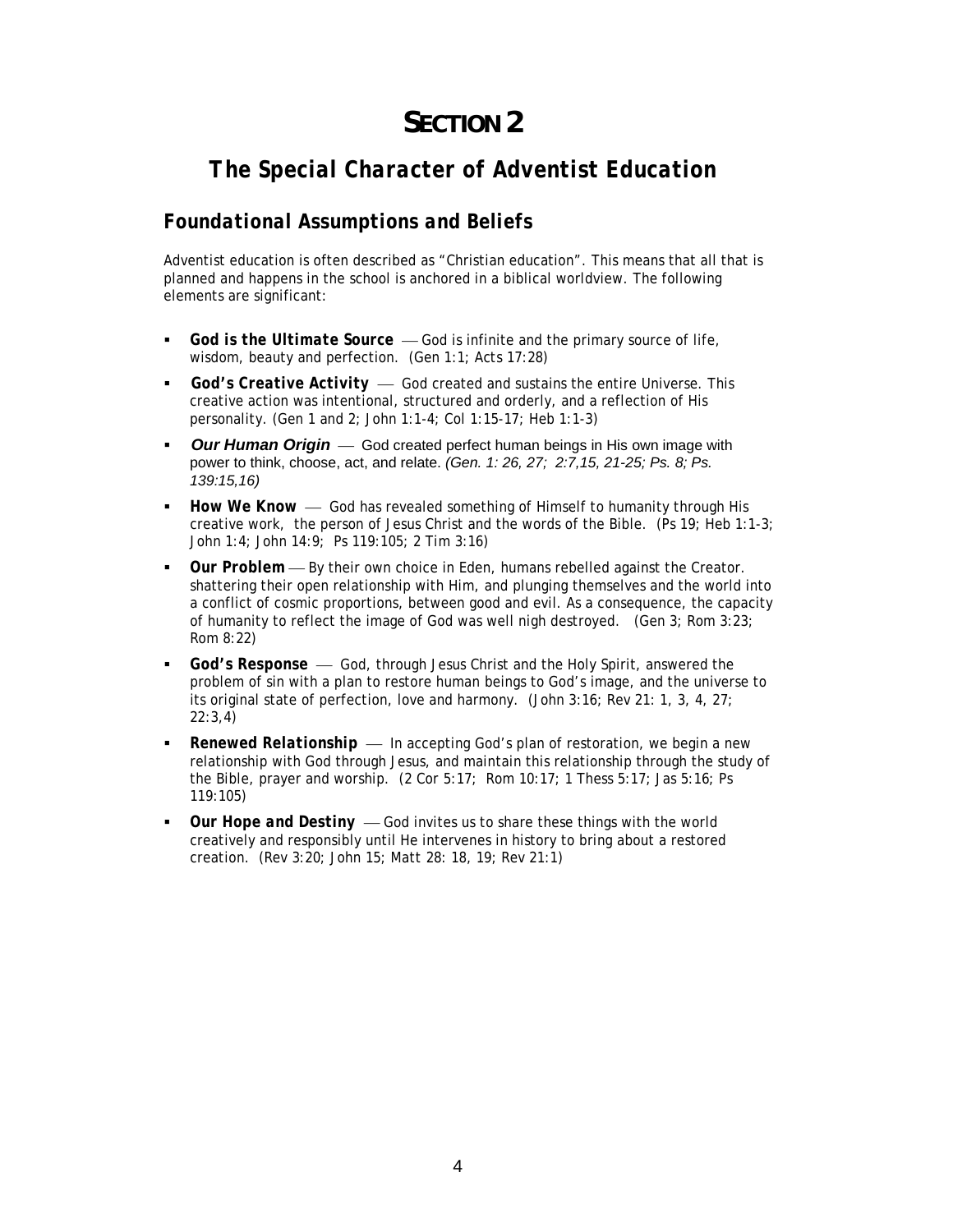# *Special Characteristics Growing out of These Understandings*

These understandings provide a comprehensive frame of reference to inform the key aspects of day-to-day life in Adventist schools.

- *The Ultimate Purpose of Education* The restoration of human beings to the image of their Maker through a saving relationship with Jesus Christ, and the balanced development of the whole person.
- *Knowledge* Both a supernatural and a natural order is assumed, with God acknowledged as the essential source of all wisdom and virtue. Knowledge is viewed as more than merely intellectual. True knowledge encompasses cognitive, experiential, emotional, relational, intuitive, and spiritual elements functioning as an interrelated whole. Acquisition of true knowledge leads to understanding that manifested in wisdom, integrity and appropriate action.
- *The Students* Students are recognised and respected as complex, multifaceted beings uniquely created in God's image. But as fallen creatures, they are seen with need to develop comprehensive wholeness and integrity, to reach their highest potential in all human faculties, and to fulfil God's purpose for their lives.
- *The Role of the Teacher* The teacher-minister's role is of central importance in the life of the school. Teacher-ministers are expected to be exemplary models of Seventh-day Adventist culture and Christian graces, and to demonstrate professional competence in teaching, pastoral nurture and ministry.
- *The Curriculum* All areas of study are approached from the perspective of the biblical worldview, within the context of the Cosmic Conflict theme. As a "balanced curriculum" that promotes an integrated perspective of faith and learning, it addresses the major developmental needs in the spiritual, intellectual, physical, social, emotional, and vocational realms. It also reflects appreciation for Christian heritage, community building and citizenship, concern for social justice, and stewardship of the environment.
- *Teaching and Learning* An appropriate emphasis is placed on all forms of true knowledge. There is sensitivity to the culture, typical methods and skills of the respective subject fields and their place within the scheme of learning from a Christian perspective. Teaching methods are sensitive to the diversity of the gifts and needs of all students and seek to actively engage them personally and collaboratively, and give opportunity to put into practice what has been learned. Excellence is encouraged and facilitated in all areas.
- *The Total Environment* The school is seen as a total learning environment. with careful attention given to balance of study, worship, labour and recreation. It strives to be a community pervaded by spirituality, industry, a spirit of cooperation, a sense of safety and security, and respect for the diversity of individuals and cultures. Its approach to discipline strives to be redemptive by engaging the will and intelligence of students in developing self-control and values-based decision making. It also strives to maintain a close liaison with families and the Church in whose interests and ministries it shares.

*NOTE: These aspects are expanded and reflected upon in Section 3 of this document***.**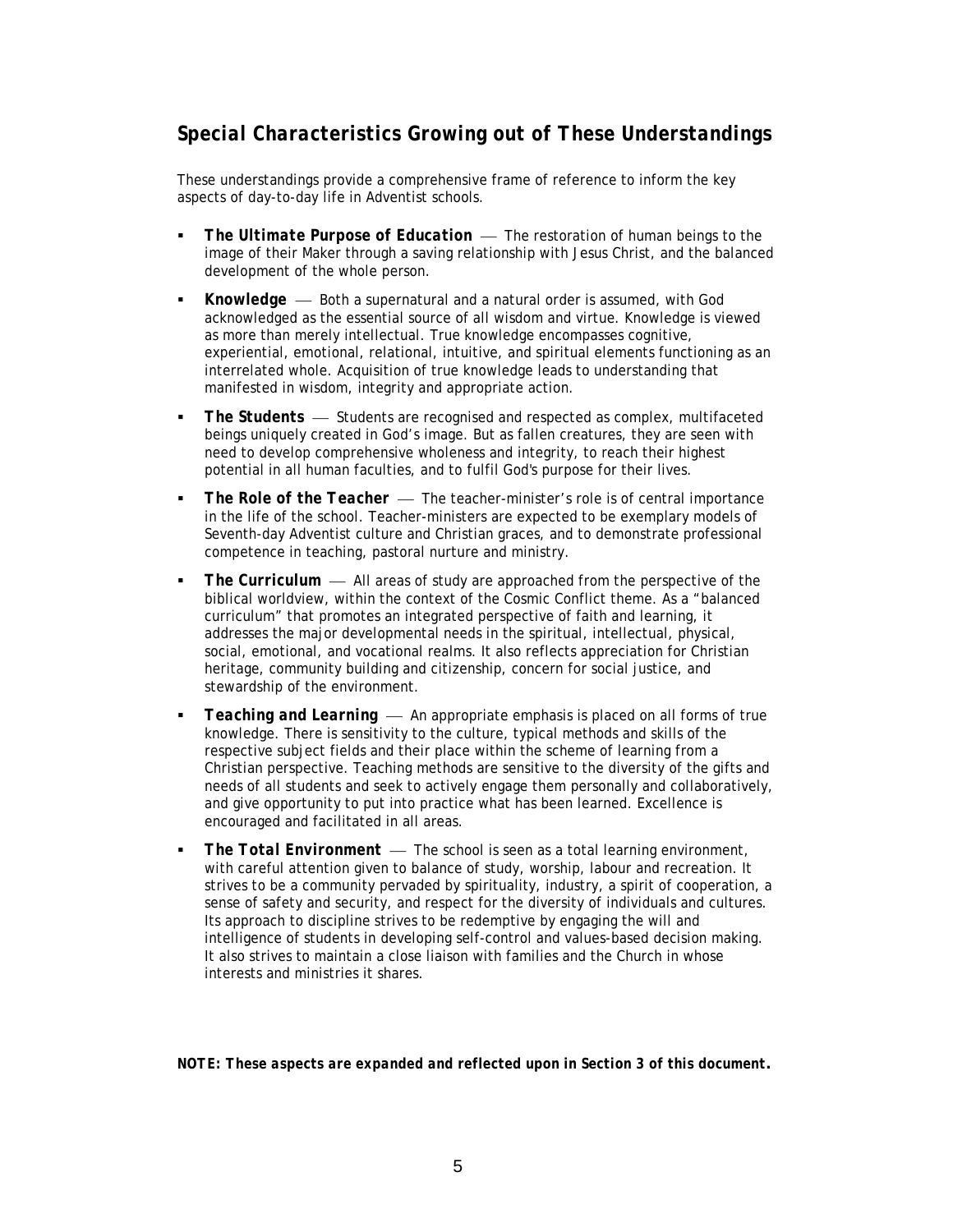# *Snapshots ~*

# *The Ideal Adventist Primary School*

#### *The Adventist primary school offers students*

- a climate in which they can understand what is pleasing to God, commit their lives to Him, and experience the joy of helping others;
- a balanced program that supports spiritual, intellectual, social, emotional and physical development;
- a core of knowledge and skills for everyday living appropriate to their age;
- an appreciation and respect for the home, the Church, the school, and the community.

### *By the end of Adventist primary school, students should have had the opportunity*

- to respond to God's grace, and demonstrate their commitment through baptism, helping others, and showing willingness to do what is pleasing to God in every area of living;
- to develop positive attitudes and values towards God, society and others, the environment, material needs and themselves;
- to demonstrate competence in thinking, reasoning, decision-making, communicating and expressing as a foundation to schooling at the secondary level;
- to demonstrate interpersonal skills and emotional growth necessary for healthy relationships with their peers, family, and community;
- to know and practice basic principles of health and balanced living, including a wise use of time and entertainment media;
- to develop an appreciation for the dignity of work along with a growing awareness of career options appropriate to their interests and God-given abilities.<sup>1</sup>

<sup>1&</sup>lt;sup>1</sup>  $1$  Adapted from a statement growing out of the First International Conference on the Philosophy of Christian Education convened by the general Conference Department of Education at Andrews University, April 7-9, 2001. See also the *Journal of Research on Christian Education*, vol 10, Special Edition.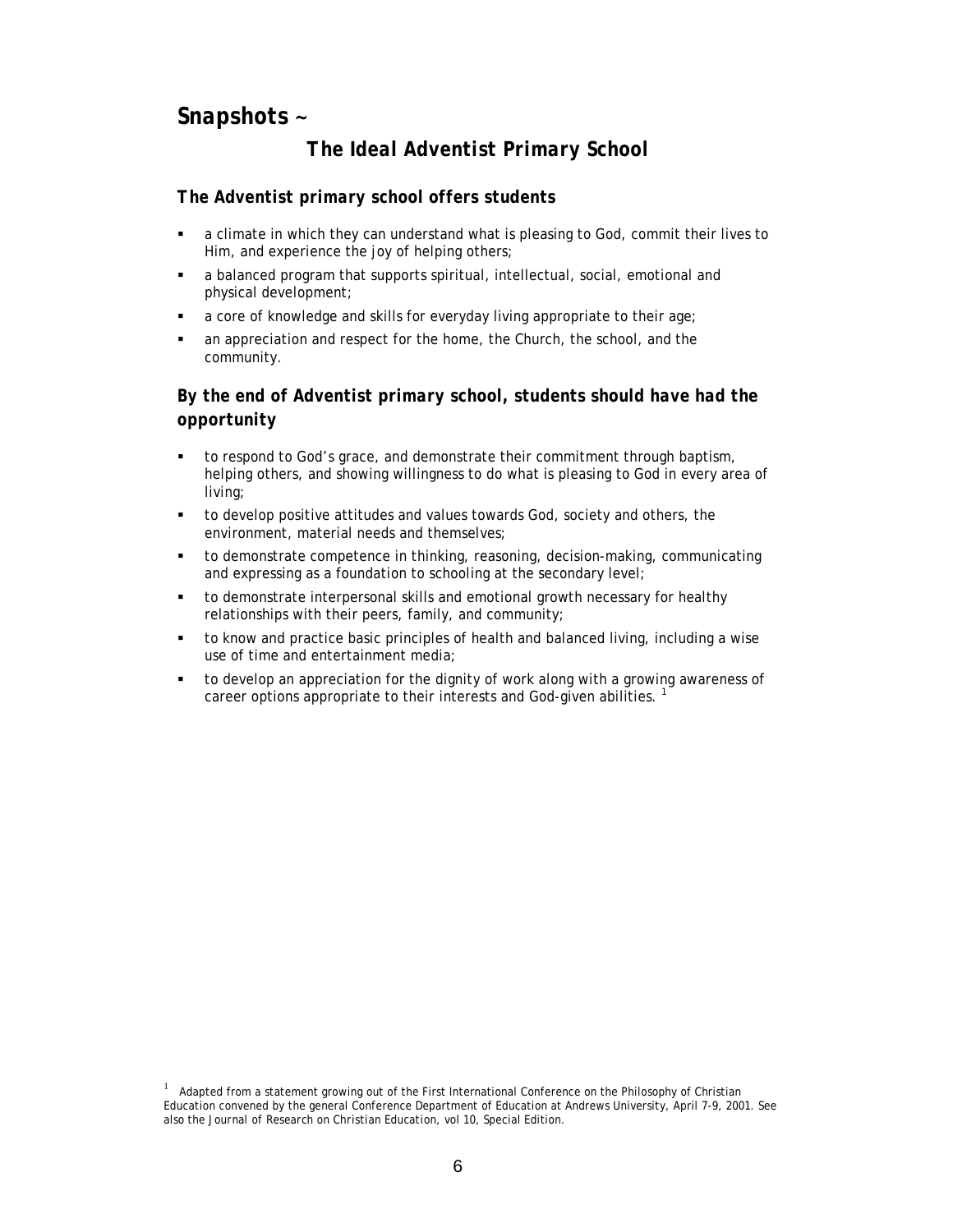## *The Ideal Adventist Secondary School*

#### *The Adventist secondary school builds on what has been achieved at the primary level with a focus on values, choices, and Christ-like characterdevelopment. It offers students*

- a formal and informal curriculum in which academic study, spiritual values and daily life are integrated;
- a broad academic and vocational program leading to productive living and satisfying career choices;
- avenues whereby Christian faith is made relevant to their emerging needs, relationships with others and with God;
- an opportunity to develop a Christian lifestyle of values, service, and witness.

#### *Students completing the secondary level at an Adventist school should have had an opportunity*

- to commit their lives to God and reflect maturing faith, attitudes and values demonstrated in personal devotion, public worship, and service and witness to others;
- to demonstrate competencies that are foundational to excellence in tertiary education and the world of work;
- to demonstrate maturity and sensitivity towards their family, in the choice of friendships, in preparation for marriage, and in broad participation within their Church and community;
- to learn how to make good decisions and wise choices in ways that demonstrate their belief in the body as a temple of God, including the use of time and discrimination in the choice of music, media and other forms of entertainment;
- to have developed a strong work ethic, functioning competently in everyday life as well as within entry-level work experiences appropriate to their interests and Godgiven abilities.  $2^2$

<sup>2&</sup>lt;br>2<br>2<br>2 <sup>2</sup> Adapted from a statement growing out of the First International Conference on the Philosophy of Christian Education convened by the general Conference Department of Education at Andrews University, April 7-9, 2001. See also the *Journal of Research on Christian Education*, vol 10, Special Edition.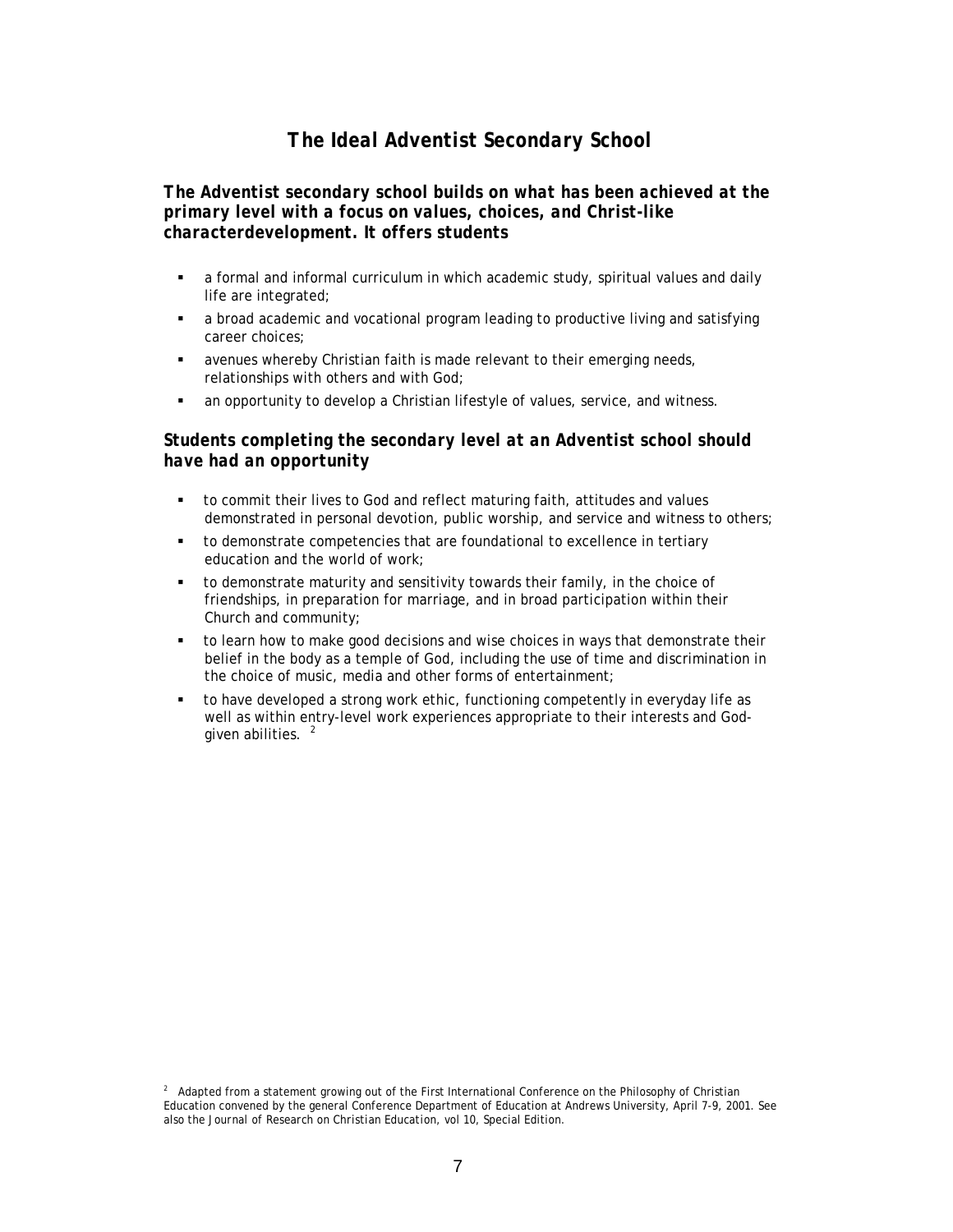# **SECTION 3**

# *Exploring the Special Characteristics*

## *The Ultimate Purpose of Adventist Education*

The restoration of human beings to the image of their Maker through a saving relationship with Jesus Christ, and the balanced development of the whole person.

In essence, it envisages:

- the necessity of a relationship with Jesus Christ in order to know and understand what is pleasing to God;
- a process that holds an important place in God's plan of restoration, transformation and renewal, seeking to heal human disconnectedness resulting from the Fall, and which is part, therefore, of the ministry of the Gospel as commissioned by Jesus in the New Testament;
- a process that focuses on the development of the whole person spiritually, intellectually, physically and socially;
- a process that leads to the reflection of God-likeness, personal integrity and unselfish service rather than the elevation of human greatness, material gain and status.

The term "whole person" carries with it important implications. Although aspects of personhood are identified as distinct elements, "holistic development" assumes the effective integration or interweaving of each with the others.

Other terms such as "thinking Christianly" are sometimes used to describe the result of the way Christian values and understandings are evident in what is taught and learned in the school, and the quality of the lifestyle and practice of people who make up the school community. It reflects a mindset that is sensitive to core values, positive relationships, and motivates consistent ethical and moral action.

This development is viewed as progressing through stages of maturity appropriate to age. From time to time, other terms have been adopted to describe to this process. The idea of "character development" is one of these. More recently, the expression "spiritual formation" has gained popularity, while another educator has taken a significant step in preferring the term "spiritual re-formation" in recognition of both *our origin, our fall,* and *our new potential*. Adventist educators often describe both the process and the result as "the integration of learning, faith and practice".

#### *Discussion Starters*

- Why is it important to have a systematic, clearly formed worldview when considering the major issues associated with Adventist education and our place within it?
- Why is it important to reflect, talk, and think critically about the principles of what we think and do as teachers?
- Adventist education is sometimes described as "Christian-centred" education. Discuss the meaning and significance of this expression.

#### *References*

Akers , George & Robert D. Moon, "Integration of Learning, Faith, and Practice in Christian Education," *Journal of Adventist Education,* April-May (Summer), 1980.

White, Ellen G. *Education*, Mountain View, California: Pacific Press, 1903. [Particularly Ch. 1]

Willard, D. "Spiritual Disciplines, Spiritual Formation and the Restoration of the Soul", *The Journal of Psychology and Theology*, Spring, 1998.

Wolters, Albert M. *Creation Regained: A Transforming Vision of the World*, Leicester: Inter-Varsity Press, 1985.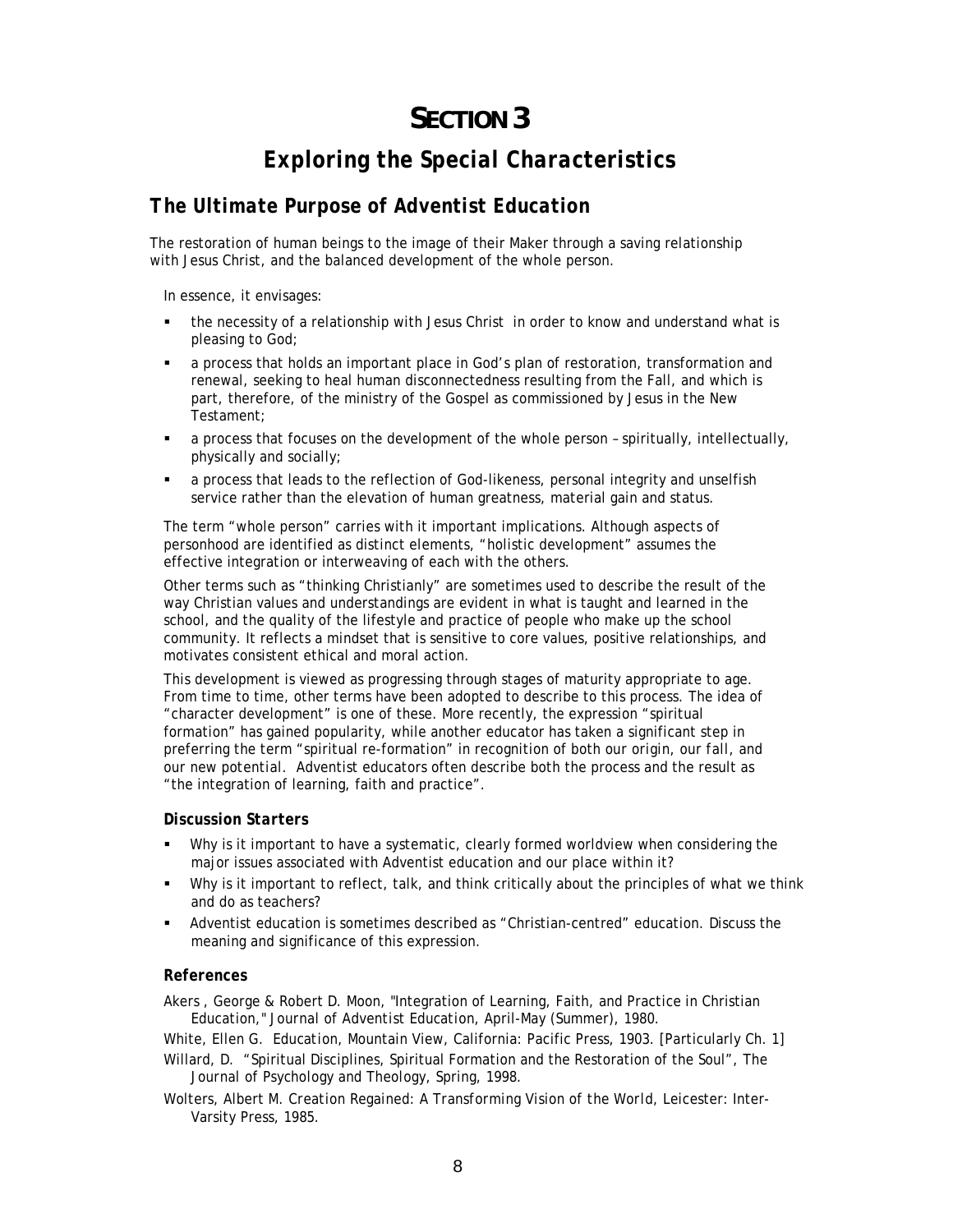# *Knowledge*

A biblical view of knowledge recognises both a supernatural and a natural order where God is acknowledged as the ultimate, essential source of all wisdom and virtue. A number of understandings and principles are grow out of this view:

- Knowledge is more than a body of factual information and marketable skills to be transmitted, learned, reproduced and applied. While the place of scientific and technical knowledge and the so-called "academic" or intellectual aspect is appreciated, it is recognised as only one part of the picture.
- True knowledge encompasses cognitive, experiential, emotional, relational, intuitive, and spiritual elements functioning as an interrelated whole. Adventist education seeks to restore to factual information its true meaning as a means of knowing God and His creation, and acting responsibly as disciples, servants and stewards to one another and the created environment
- The commonly viewed distinction between the sacred and secular is artificial and false. All truth is part of God's order, and His presence can be recognised and practised in even the apparently secular and mundane aspects of life. (Terms such as "a Christian mind" and "practising the presence of God" try to capture the scope and reality of such knowledge.)
- Acquisition of true knowledge leads to understanding that is manifested in wisdom, integrity, appropriate action and worship. True knowledge is active by nature  $-$ "knowing" *is* "doing", and knowing comes *through* "doing".
- Knowledge is grounded in the worldview shared by a cultural group, and that knowledge is typically expressed as a narrative or "master story". In Adventist education, the "Cosmic Conflict" as portrayed in the Bible is that master story, providing a frame of reference to make sense of all the issues of life, and giving guidance in ethical and moral values underlying relationships and activities.

#### *Discussion Starters*

- What does knowledge and learning have to do with the development of faith?
- How does the Cosmic Conflict "grand story" help us to understand the major questions of life? What *are* those major questions?
- Why is postmodernity such a threat to what Adventist education stands for and seeks to achieve?

- Blamires, Harry. *The Christian Mind: How Should a Christian Think*, Ann Arbor, Michigan: Servant Books, 1963.
- Blomberg, D "Knowing and Learning in Biblical Perspective", Ch. 9 in I. Lambert & S. Mitchell (eds) *Reclaiming the Future*, Macquarie Centre, NSW: Centre for the Study of Australian Christianity, 1996.
- Middleton, J.R. & Walsh, B.J. *Truth Is Stranger Than It Used to Be: Biblical Faith in a Modern Age*, Downers Grove, Illinois: InterVarsity Press, 1995.
- Palmer, Parker J. *To Know as We Are Known: A Spirituality of Education*, San Francisco: Harper and Row, 1983.
- Sire, James. *Discipleship of the Mind*, Downers Grove, Illinois: InterVarsity Press, 1990.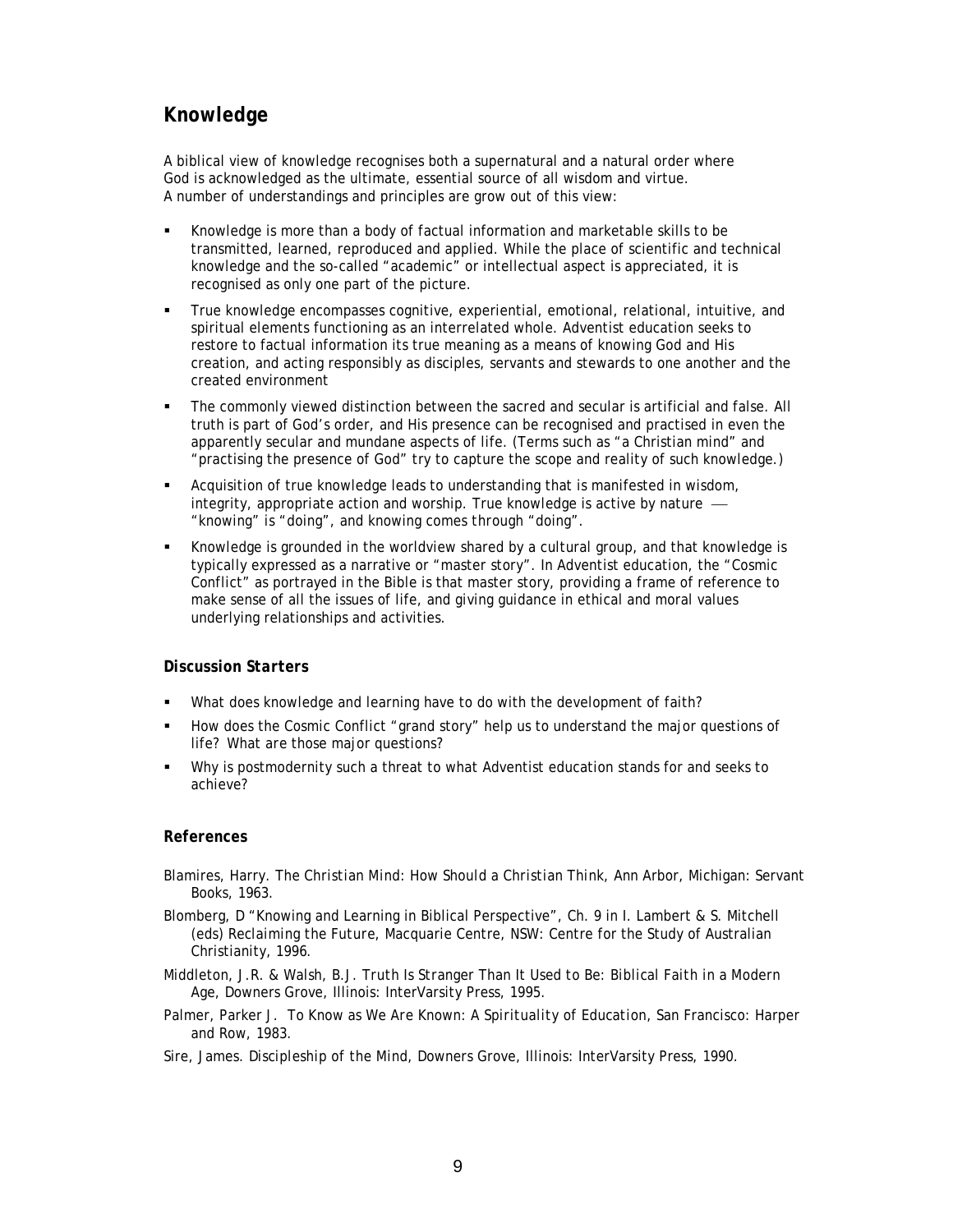# *The Students*

In Adventist schools, students are recognised as uniquely created in God's image, dependent on Him as the Source of life, meaning, understanding and purpose. This implies that they are intended to be "image bearers", designed to reflect, in small measure, aspects of what God is like.

Students are thus multifaceted and complex people. To meet the needs of these students, Adventist educators see them as:

- religious, spiritual beings who seek meaning and also seek to know that which is true, good and beautiful;
- individually unique beings, with diverse capacities, gifts, and emerging theories about the world.
- intelligent, thoughtful, with a capacity to discover, interpret, and communicate understandings;
- decision-makers with freedom to choose and act;
- **EXEC** creative, emotional and expressive beings;
- relational, cultural beings socially, environmentally;
- responsible and accountable beings;
- equally valuable in the sight of God.

While appreciating these characteristics, it is also recognised that:

- Human perceptions and judgements are finite by nature and potentially flawed because of the Fall.
- Human thinking, interpretations and understandings will always be incomplete, sometimes inaccurate, but ever-growing throughout life.

#### *Discussion Starters*

- How does our understanding of what it means to be human influence the way we should relate to students?
- Identify how different aspects of a school program provide nurture for the specific facets of human personality and development identified above. Evaluate a school program with which you are familiar and determine whether you feel any needs may not be catered for adequately.

#### *Reference*

Hughes, Owen. "A Christian View of Human Personality", *Dialogue 2*, 1989.

Knight, George. *Philosophy and Education: An Introduction in Christian Perspective*, Berrien Springs, Michigan: Andrews University Press, pp. 180-186.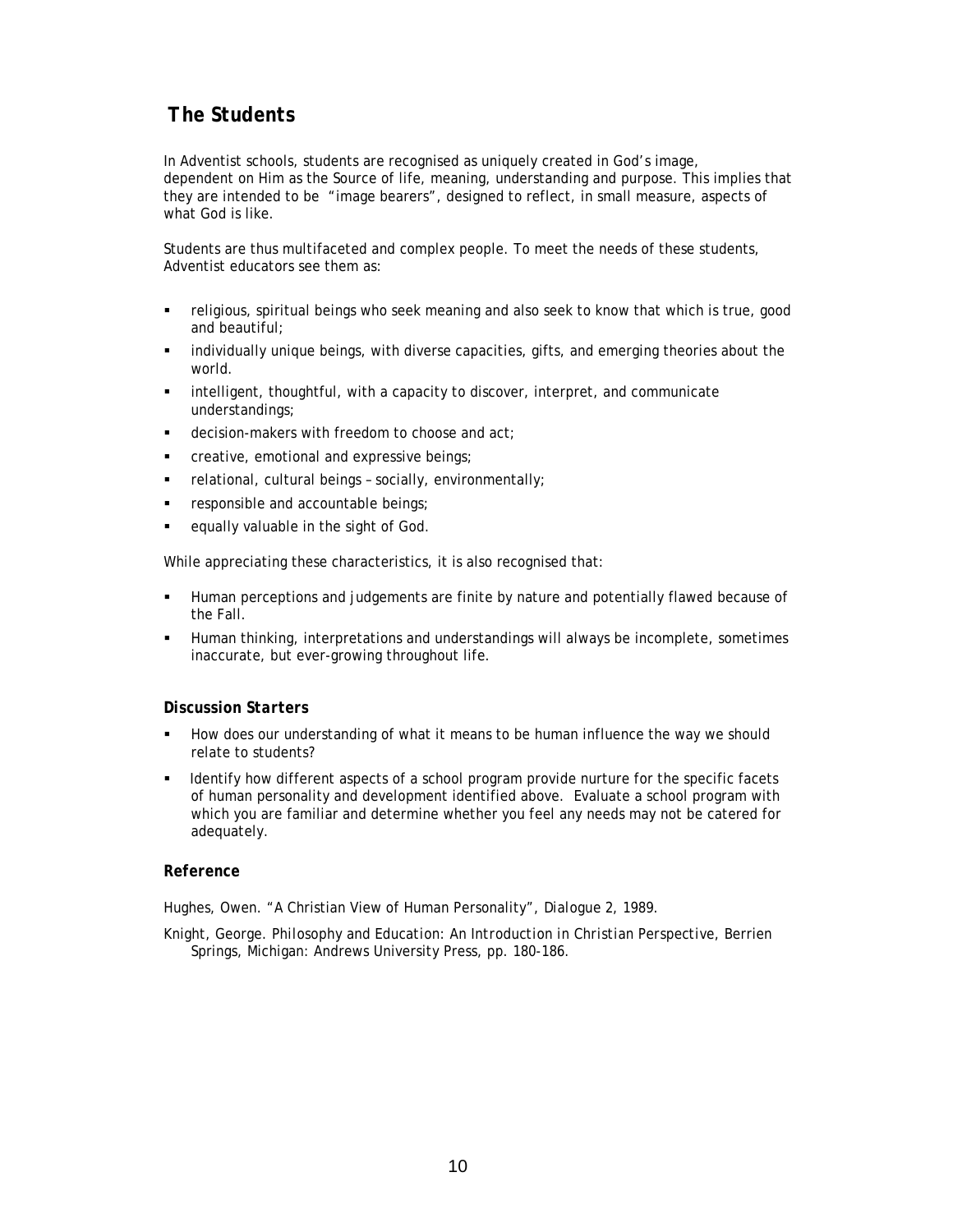# *The Role of the Teacher*

The teacher-minister's role in Adventist education is of central importance in the life of the school. As well as being experts in their teaching fields and their ability to promote and support learning in those areas, the teacher's role in Adventist schools is more extensive and holistic. Some have described true teaching as "a sharing of realities", likening the teaching process to "weaving connections" between their subjects, themselves and the world till the students make it their own. Thus, Adventist educators are expected to function:

- as people of faith and integrity who
	- share the vision of the school and its goals;
	- model the culture, ethos and lifestyle of the school system;
	- − are loyal supporters of the school and its operation;
	- − actively nurture children and adolescents in pastoral ministry;
	- − share their own faith journey with students;
	- − are conscious of the impact they have upon the unplanned learning of their students.
- as professional educators who are:
	- − competent in their respective fields of teaching;
	- − competent in motivating and maintaining high levels of engagement in learning;
	- − fair, just, non-discriminatory and emotionally supportive;
	- − sensitive to the spiritual implications and connections inherent in their learning area;
	- − critically self-reflective and seekers of excellence philosophically, theoretically and practically, with an openness to new perspectives;
	- − open to collegial appraisal and review;
	- − collegial contributors and participants in the school as a community of learning.

#### *Discussion Starters*

- A common reason given by teachers for their chosen vocation is that they "want to make a difference". What is the significance of such a statement in the light of this discussion?
- Compile a list of metaphors that portray aspects of the teacher's role. Discuss the implications of these metaphors.
- Access a copy of "The School as a Community of Grace", cited below. Discuss the implications of the section, "The Place of the Teacher".
- Over 400 years ago, Brother Lawrence "practised the presence of God through the washing of pots and pans and serving his brothers". What did he mean, and how might we see the everyday tasks of teaching in this light?

- Parker J. Palmer, *The Courage to Teach: Exploring the Inner Landscape of a Teacher's Life*, (San Francisco: Jossey-Bass Inc., 1998.
- Roy, Don C. "The School as a Community of Grace". Presentation at the 2002 Sydney Christian Educators' Conference held at Pacific Hills Christian School, 14 October, 2002. [Access at *http://www.adventist.edu.au/publications*]
- White, Ellen G. *Education*, Mountain View, California: Pacific Press, 1903.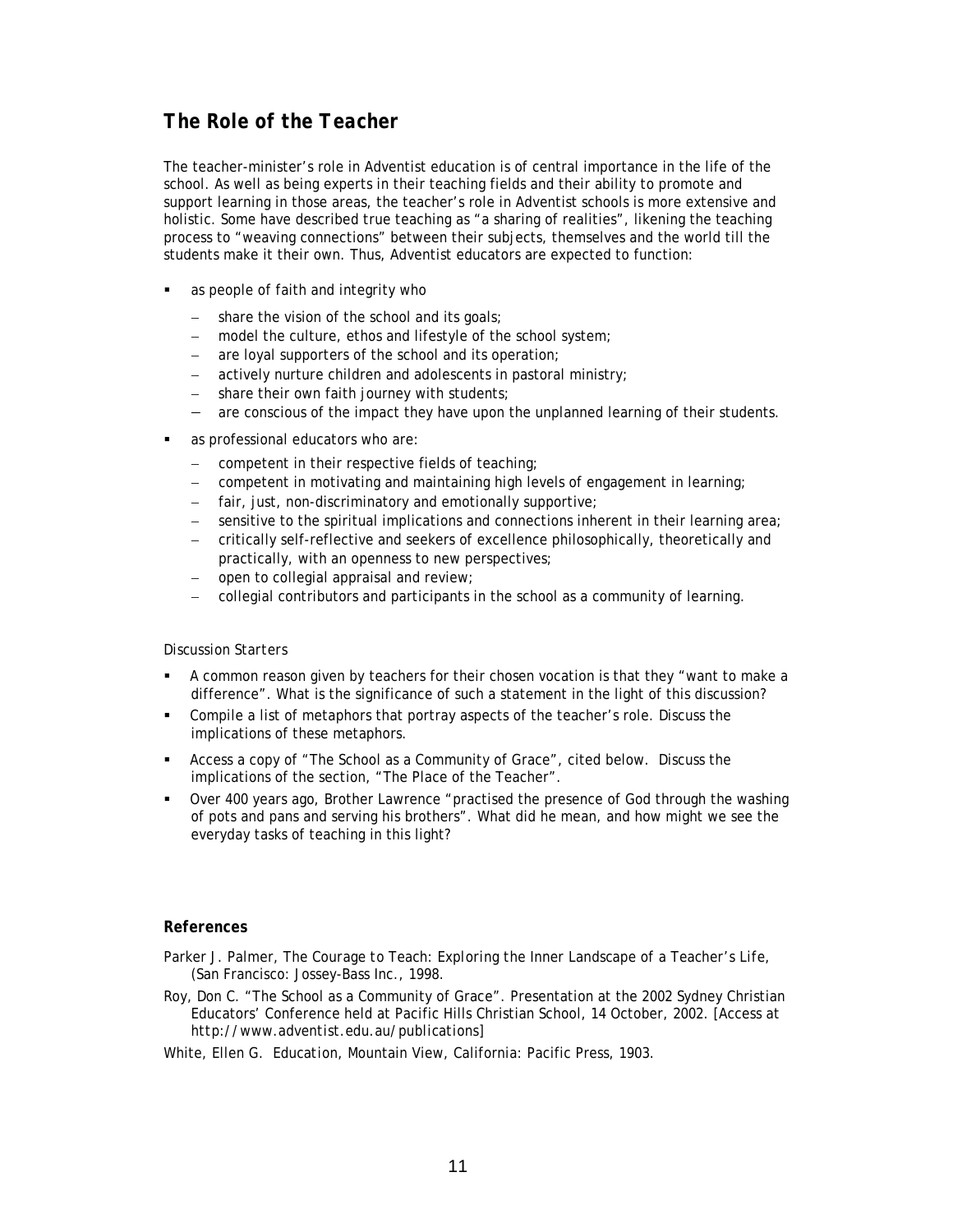# *The Curriculum*

Because God is acknowledged as the essential source of all wisdom and virtue, Adventist educators recognise dependence on Him for meaning, understanding and purpose. Thus God reveals something of Himself in many different forms to enlighten, guide and support human development. For these reasons, Adventist schools aspire to facilitate learning and appreciate knowledge as more than mere factual information for its own sake.

Adventist schools also recognise and respect the place of the traditional disciplines or learning areas to represent particular realms of meaning that are typical of the subject. It sees these as part of the human quest to explore, discover, understand, test, and communicate meaning as represented by these fields, and it encourages their study as part of the formal curriculum of the school. In selection, a balance is sought between spiritual, intellectual, physical, social, emotional, understanding. The curriculum also seeks to develop an appreciation for Christian heritage, community building, citizenship, social justice, and stewardship of the environment and resources.

To provide an appropriate context, the disciplines are to be studied from the perspective of the biblical worldview, within the context of the Cosmic Conflict theme. Consequently, they function as:

- *"windows"* to see or perceive and understand something of God and His activity as reflected through the created world, the Bible and the Cosmic Conflict, and also as
- *"windows of opportunity"*

to respond, apply, express and practise in ways that are consistent with biblical values. (These are sometimes described as "Kingdom" values because of their foundation in the New Testament account of Jesus' life and teachings.)

While some learning areas will fit closely with one category, they often have relevance with both.

Similarly, they are not discrete one from the other. Because they all find their shared origin in "God's reality", logical cross-disciplinary linkages are recognised and followed, particularly in the primary and middle years of study. This can be seen as providing opportunity for "integration" around relevant themes of study.

#### *Discussion Topics*

- How does "thinking Christianly" change the way we think about the subjects we teach, and the way we teach them?
- How does a biblical worldview, provide a context from which we might understand, organise and present the subjects of study in an Adventist school?
- What challenges do secular humanism and postmodernity make to the way we approach the study of our subjects in Adventist schools?

#### *References*

Heie, Harold & Wolfe, David L. (eds) *The Reality of Christian Learning: Strategies for Faith-Leaning Integration*, Grand Rapids, Michigan: Eerdmans, 1987.

Sire, James, W. *Discipleship of the Mind*, Downers Grove, Illinois: Intervarsity Press, 1990.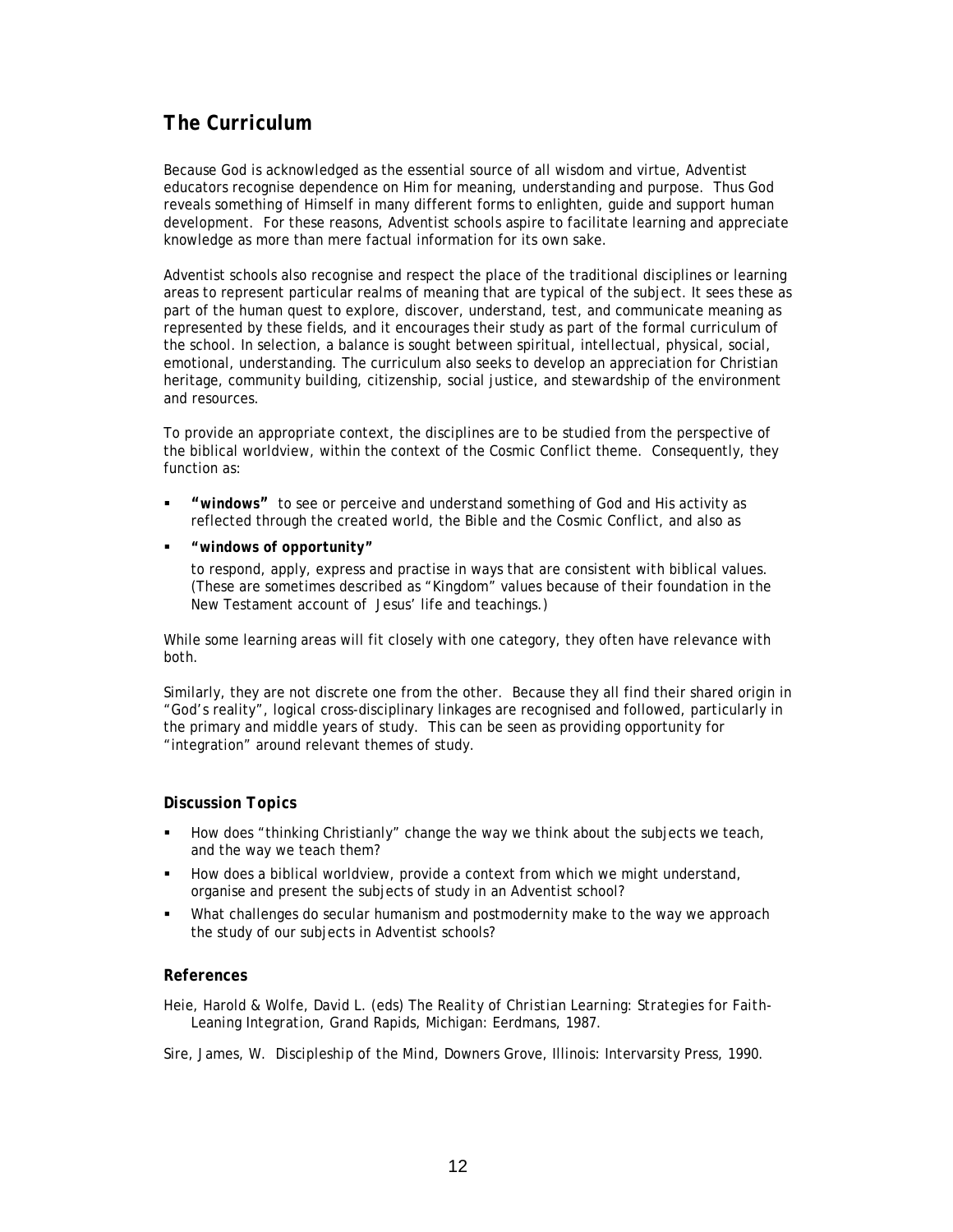# *Teaching and Learning*

An Adventist school aspires to provide an enriched, meaningful, and spiritually and culturally sensitive learning environment. It seeks to make connections between the knower and the known, between the head and the heart, and to promote the development of sophisticated maps of meaning in the minds of its students. Thus:

- It is sensitive to the culture, typical methodology and skills of the different learning areas and where they fit within the larger scheme of learning.
- Teaching approaches will acknowledge and affirm the diversity of intelligences and gifts shared between the learners, and promote excellence in all facets of development.
- Teachers will generally function with students as facilitators and mentors in an interactive, emotionally supportive manner.
- Student questions will be valued and addressed constructively.
- Students will often work in collaborative, cooperative learning and peer-sharing settings.
- Teachers will recognize and follow opportunities to explore new spiritual insights and understandings, both planned and incidental, and encourage personal decisions and commitment in students.
- The school program will provide opportunities and support active learning and application. This will involve unselfish sharing and service in a wide range of activities, both within and beyond the school.

#### *Discussion Topics*

- How do contemporary views of teaching and learning such as multiple intelligences, emotional intelligence, gifted-and-talented education, brain-compatible learning and constructivist teaching relate to the views of learning represented in this document?
- Access a copy of James Tucker's paper (cited below). Evaluate the teaching and learning with which you are familiar in the light of the views presented.

- Fowler, Stuart "Unearthing Gifts with Multiple Intelligences and Other Tools", Ch 9 in Ian Lambert & Suzanne Mitchell, *The Crumbling Walls of Certainty: Towards a Christian Critique of Postmodernity and Education*, Macquarie Centre: Centre for the Study of Australian Christianity, 1997.
- Lambert, Ian P.M. "Thinking with the Heart : Educating Emotional Intelligence in Children" Ch. 10 in Ian Lambert & Suzanne Mitchell, *op.cit*., 1997.
- Tucker, James A. "Pedagogical Application of the Seventh-day Adventist Philosophy of Education", Journal *of Research on Christian Education*, Summer, Vol. 10, Special Edition, 2001, pp. 309-325. [Access paper at *http://circle.adventist.org/download/SDATeachLearn.pdf*]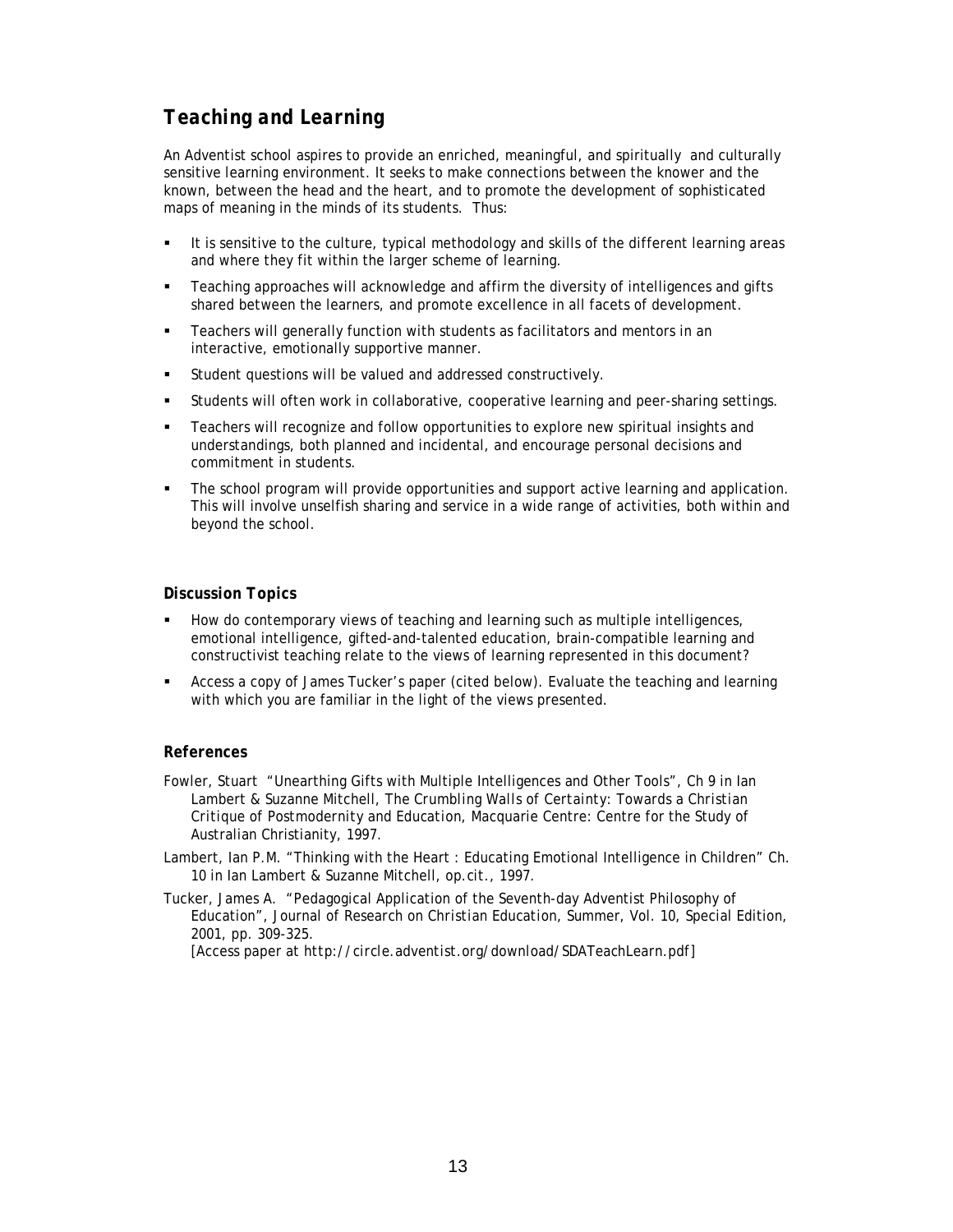# *The Total Environment*

Life in the school is seen as part of a total learning environment, with careful attention to a balance between study, worship, labour and recreation. It is a community in which spirituality, industry, a spirit of cooperation, a sense of safety and security, and respect for the diversity of individuals and cultures are valued and nurtured. In each school:

- The school environment is seen as providing a cultural context that fosters and maintains personal and group integrity. It is expected that this ethos will be reflected in both the formal and informal program of the school.
- **Teachers and staff will model consistently the ethos of the environment.**
- Teachers, students and others, as cultural beings will participate in the seeking and sharing of meanings and communicating them through language, story, symbolism, ritual and acceptable standards. This environment and culture seeks to be Christian generally, and Seventh-day Adventist in particular.
- The culture and ethos of the school will consistently reflect the practical acceptance of a biblical worldview and its implicit values. It will reflect an awareness of this "master story" and its capacity to answer ultimate questions and issues of life and practice.
- Interpersonal relationships will support every individual in the culture of the school as a community of faith, encouraging them to live out and share the community's story actively and confidently. These relationships will be sensitive, accepting, inclusive, affirming and supportive of all members of that community.
- The approach to discipline will strive to be redemptive by engaging the will and intelligence of students in developing self-control and values-based decision making.
- While community is fundamentally important, individuality and personal identity is not denied, but held in healthy tension. The quest to restore wholeness is not exclusively selfcentred, but extends to the community and beyond.
- The school community will function in a complementary relationship with the family, the Church, and other schools in the system.

#### *Discussion Topic*

- Christian schools have sometimes been described as "communities of faith" or "communities of grace". What might this mean, and how does this relate to Adventist schools?
- How does the idea of "redemptive discipline" fit with the idea of schools as "communities of grace"?

- Greene, Albert E. Jnr. "What Is Distinctive about Christian Schooling?" in Ch 5 in Ian Lambert & Suzanne Mitchell, *The Crumbling Walls of Certainty: Towards a Christian Critique of Postmodernity and Education*, Macquarie Centre: Centre for the Study of Australian Christianity, 1997.
- Roy, Don C. "The School as a Community of Grace". Presentation at the 2002 Sydney Christian Educators' Conference held at Pacific Hills Christian School, 14 October, 2002. [Access at *http://www.adventist.edu.au/publications*]